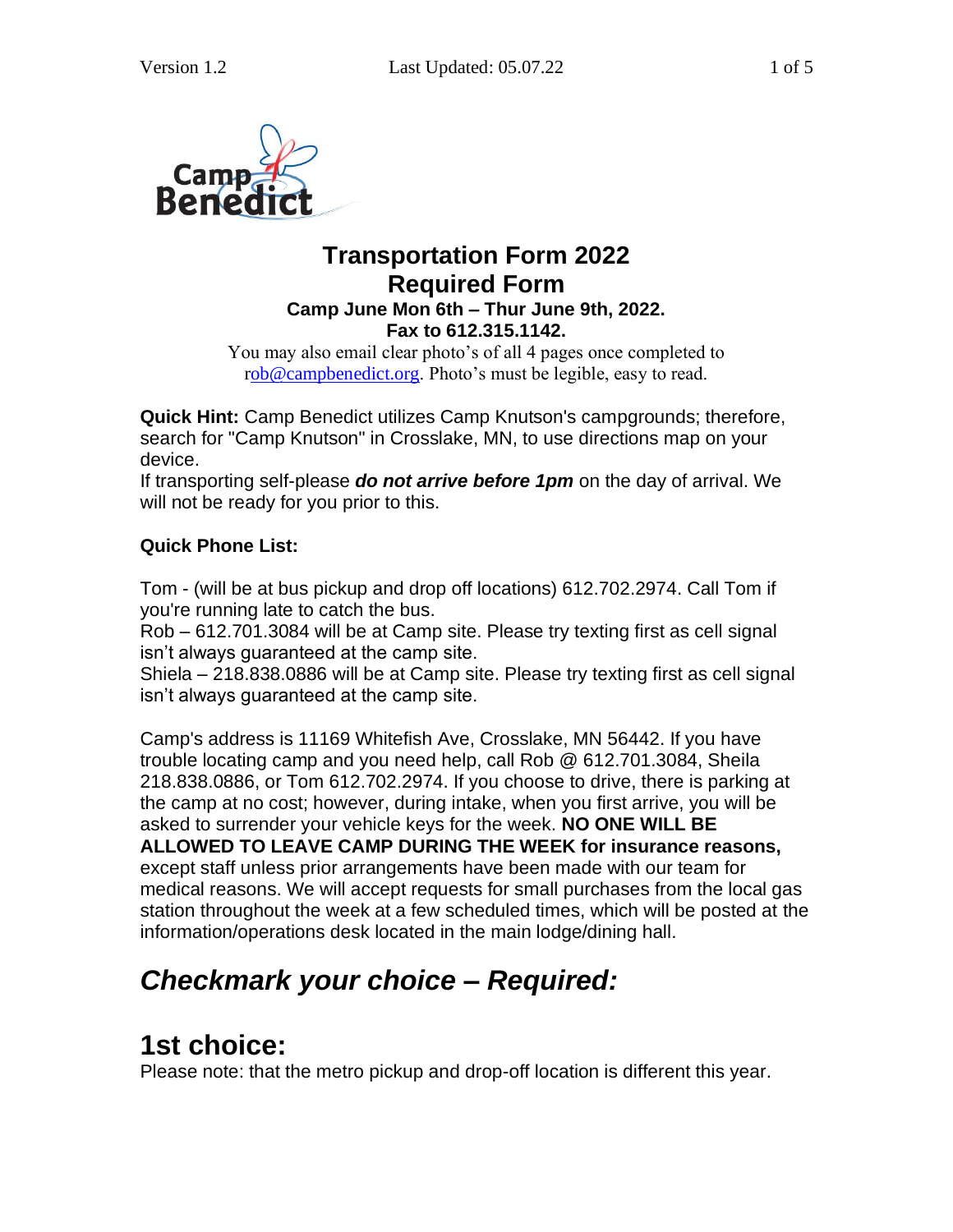\_\_\_\_\_\_ I/We plan on utilizing the bus service. The bus service is contracted through Reichert *Bus Service* and is scheduled to pick up at Rainbow Health 2577 W Territorial Rd, St Paul, MN 55114. 612.341.2060 on Monday, June 6th, 2022, at 9:00 AM and *departs sharply at 9:30 AM*. The bus is scheduled to make a second pickup en route at Rural Action AIDS Network 300 E Germain St Suite: 220 in St. Cloud at 10:45 AM and depart at 11:00 AM. NOTE: If you need help getting to the bus and live in the twin cities area, defer to your case manager or contact the transportation department at Rainbow Health in advance for assistance.

#### *The bus on-site contact on Monday will be Tom Straley. Cell 612.702.2974.*

**Optional:** Vehicle Registration at Rainbow Health: (please complete this section if you will be leaving your car in the Rainbow Health parking lot for the week).

I/we hereby release Rainbow Health and Camp Benedict, its staff, employees, members, and agents of any responsibility or liability for loss and/or damages to my vehicle, including but not limited to theft, collision, fire, acts of God, weather, construction, etc. during the course of overnight parking of the car in the Rainbow Health parking lot. I/we indemnify Rainbow Health and Camp Benedict, its employees, members, and agents against loss, cost, or damage incurred as a result of any liability whatsoever with regard to my driving and/or parking my/our automobile on the parking lot. I confirm that I have liability insurance on my vehicle that is current and in effect.

Agreed to this on this day of the state of the state of the state of the state of the state of the state of the state of the state of the state of the state of the state of the state of the state of the state of the state

Signature: \_\_\_\_\_\_\_\_\_\_\_\_\_\_\_\_\_\_\_\_\_\_\_\_\_\_\_\_\_\_\_.

PRINT NAME: The contract of the contract of the contract of the contract of the contract of the contract of the contract of the contract of the contract of the contract of the contract of the contract of the contract of th

PHONE NUMBER of the owner of the vehicle:

Year of Vehicle \_\_\_\_\_\_\_\_\_\_\_ Make\_\_\_\_\_\_\_\_\_\_\_\_\_\_\_\_\_\_\_

\_\_\_\_\_\_\_\_\_\_\_\_\_\_\_\_\_\_\_\_\_\_\_\_\_\_\_\_\_\_\_\_\_\_\_\_\_\_\_\_\_\_\_\_\_\_\_\_

Model\_\_\_\_\_\_\_\_\_\_\_\_\_\_\_

Color **Color License Plate Number Color Phone** number of owner of the vehicle

#### **Transportation help to and from drop off point via Taxi:**

If you need help with transportation to and from the drop-off point from home, contact the transportation dept at Rainbow Health at 612.373.2430. You must have a current transportation application and eligibility documents on file. You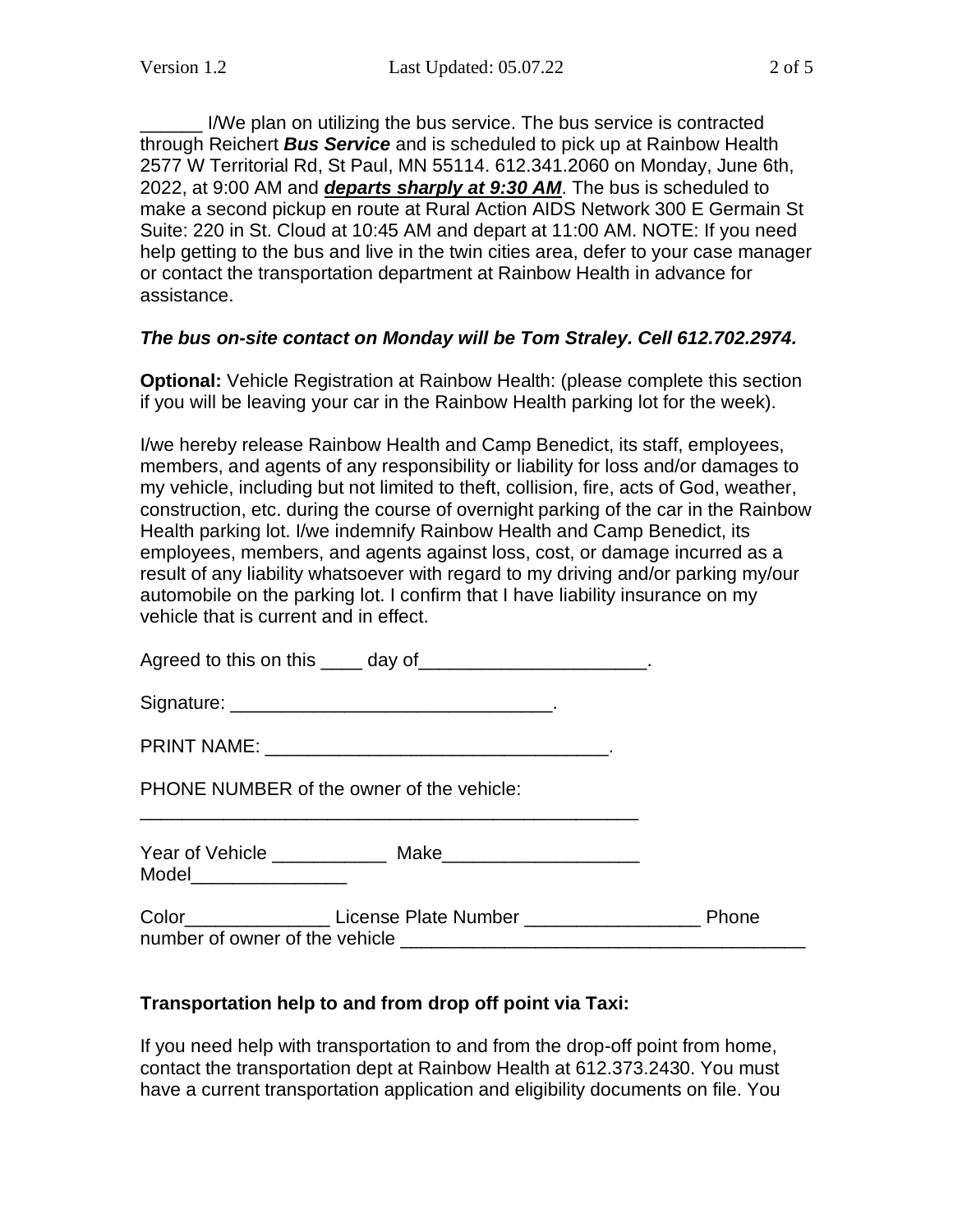can get an application from your case manager or directly by calling the Transportation Program at 612-373-2430 to request an application and schedule the ride. All documents must be in by May 31st, and *taxi ride requests must be called into the transportation department by Wednesday, June 1st, 2022.*

Returning home, the bus departs Campgrounds at 11:15AM on the day of departure, Thursday, June 9th, 2022, and will drop off at both locations.

Check One:

Please list all the names of approved applicants utilizing this service.

|                                  | Boarding in __________ MPLS OR St. Cloud ___________   |  |
|----------------------------------|--------------------------------------------------------|--|
| Name: __________________________ |                                                        |  |
|                                  | Boarding in __________ MPLS OR St. Cloud ___________   |  |
|                                  |                                                        |  |
|                                  | Boarding in ___________ MPLS OR St. Cloud ___________  |  |
|                                  |                                                        |  |
|                                  | Boarding in __________ MPLS OR St. Cloud __________    |  |
| Name: _________________          |                                                        |  |
|                                  | Boarding in ___________ MPLS OR St. Cloud ____________ |  |
| Name: __________________________ |                                                        |  |
|                                  | Boarding in __________ MPLS OR St. Cloud ___________   |  |
| Name: ___________________        |                                                        |  |
|                                  | Boarding in _________ MPLS OR St. Cloud _____          |  |

### **2 nd Choice:**

I/We will provide our own transportation to and from camp. We/I understand Camp Benedict does not offer mileage reimbursement.

**Vehicle Registration at Camp Knutson/Camp Benedict:** (please complete this section if you will be parking at camp for the week).

I/we hereby release Camp Knutson and Camp Benedict, its staff, employees, members, and agents of any responsibility or liability for loss and/or damages to my vehicle, including but not limited to theft, collision, fire, acts of God, weather, construction, etc. during the course of overnight parking of the car on Camp Knutson grounds/parking lots during the camp week. I/we indemnify Camp Knutson and Camp Benedict, its employees, members, and agents against loss, cost, or damage incurred as a result of any liability whatsoever with regard to my driving and/or parking my/our automobile on the parking lot during the camp week. I confirm that I have liability insurance on my vehicle that is current and in effect.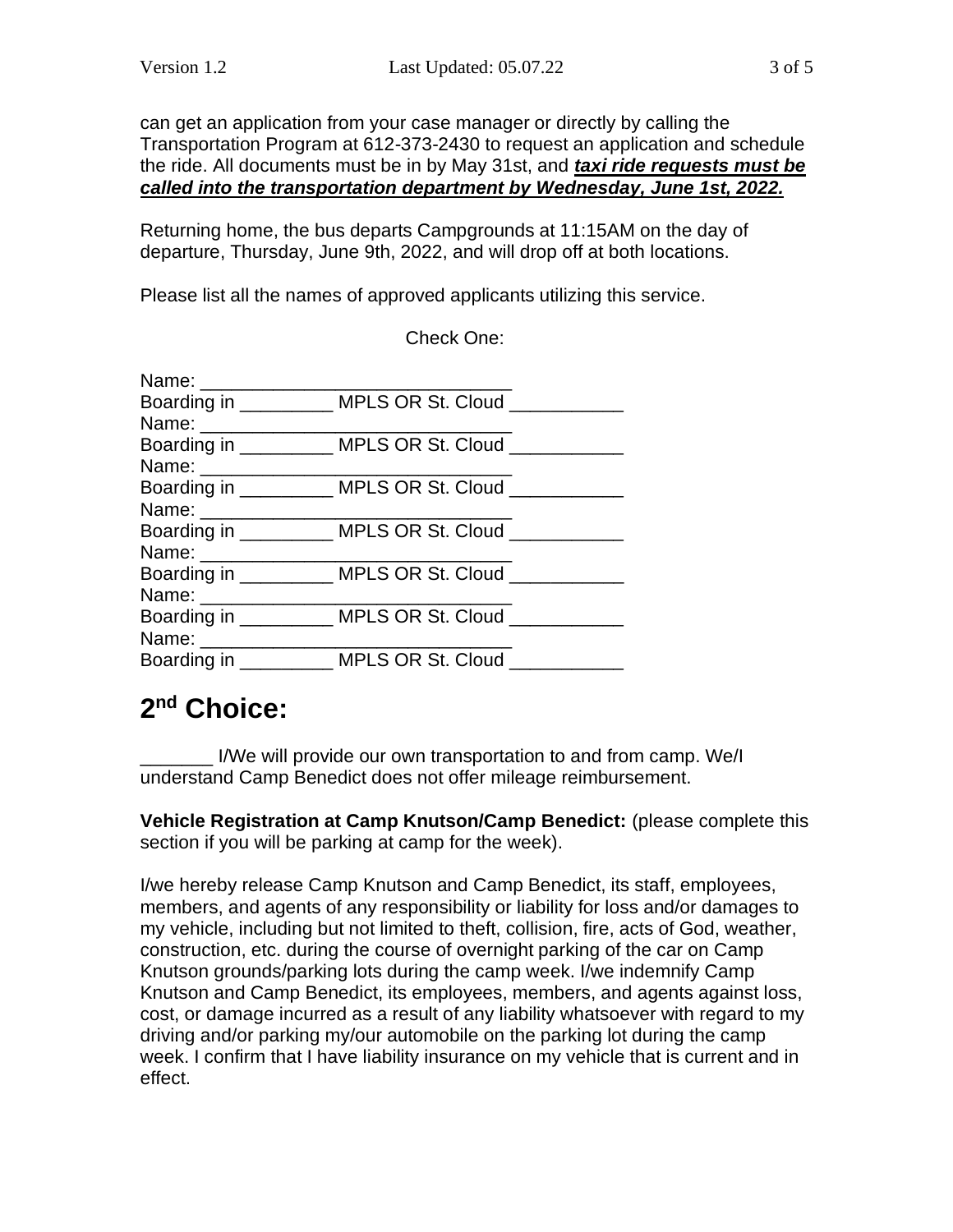Agreed to this on this \_\_\_\_ day of\_\_\_\_\_\_\_\_\_\_\_\_\_\_\_\_\_\_\_\_\_.

Signature: \_\_\_\_\_\_\_\_\_\_\_\_\_\_\_\_\_\_\_\_\_\_\_\_\_\_\_\_\_\_\_.

PRINT NAME: \_\_\_\_\_\_\_\_\_\_\_\_\_\_\_\_\_\_\_\_\_\_\_\_\_\_\_\_\_\_\_\_\_.

PHONE NUMBER of the person signing \_\_\_\_\_\_\_\_\_\_\_\_\_\_\_\_\_\_.

Name of the owner of the vehicle:

| Year of Vehicle | Make                                 |                      |
|-----------------|--------------------------------------|----------------------|
| Model           | Color                                | License Plate Number |
|                 | Phone number of owner of the vehicle |                      |

Note: *Upon arrival at the camp grounds please proceed to the information/operations desk in the main dining hall to check-in and surrender your keys. Please do not arrive before 1PM as we will not be ready for you.*

# Camp Knutson (Camp Benedict)



#### **Location**

Camp Knutson (Camp Benedict) 11148 Manhattan Pt. Blvd. Crosslake, MN 56442

Camp Knutson (Camp Benedict) 11148 Manhattan Pt. Blvd. Crosslake, MN 56442